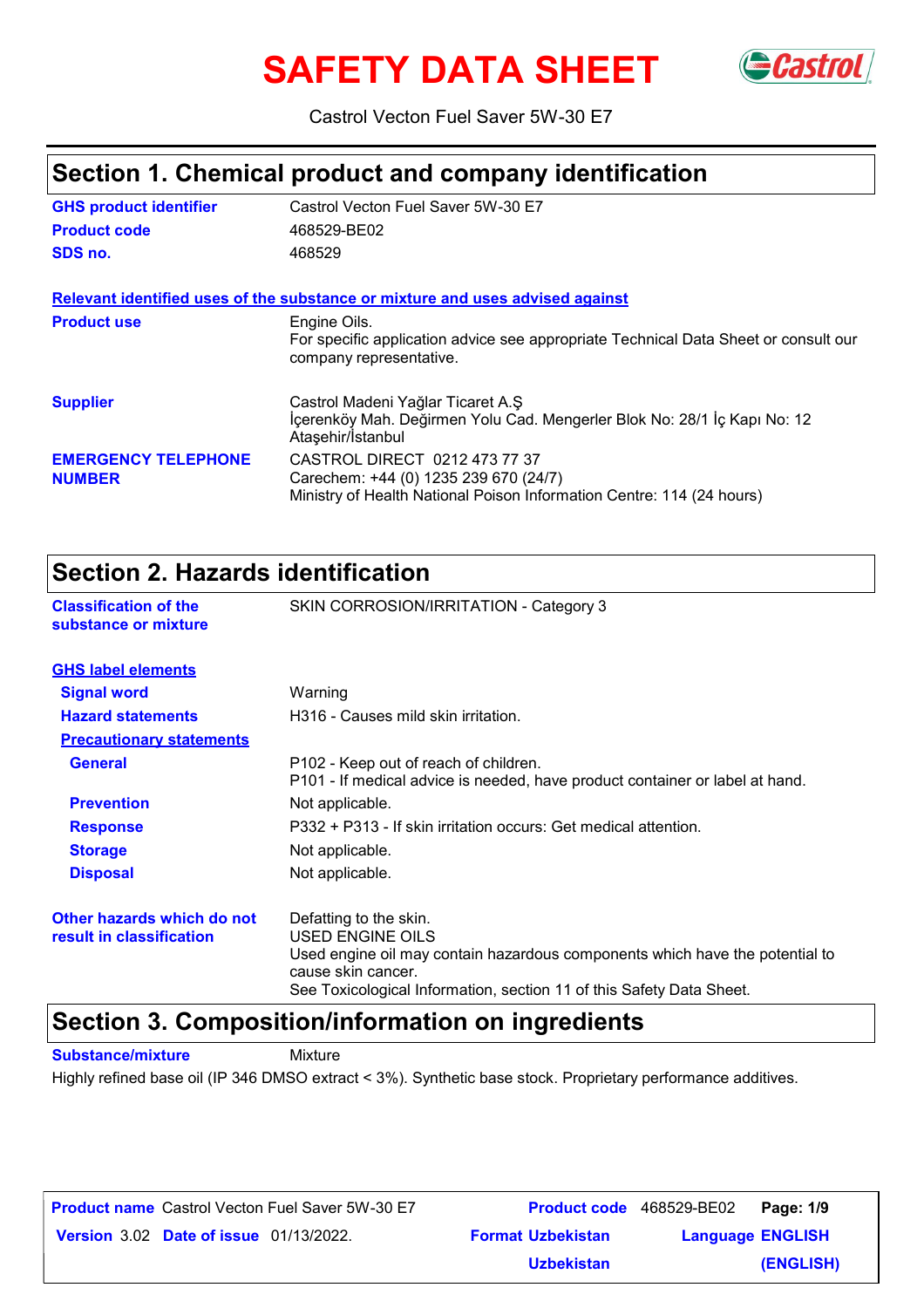# **Section 3. Composition/information on ingredients**

| <b>Ingredient name</b>                                                  | $\frac{9}{6}$ | <b>CAS number</b> |
|-------------------------------------------------------------------------|---------------|-------------------|
| Distillates (petroleum), hydrotreated heavy paraffinic                  | l≥25 - ≤50    | 64742-54-7        |
| Dec-1-ene, homopolymer, hydrogenated Dec-1-ene, oligomers,              | l≥10 - ≤25    | 68037-01-4        |
| hydrogenated                                                            |               |                   |
| Phosphorodithioic acid, mixed O,O-bis(sec-Bu and isooctyl) esters, zinc | 2.5           | 113706-15-3       |
| salts                                                                   |               |                   |
| Long chain alkyl phenol                                                 | ≤3            | Proprietary       |

**There are no additional ingredients present which, within the current knowledge of the supplier and in the concentrations applicable, are classified as hazardous to health or the environment and hence require reporting in this section.**

**Occupational exposure limits, if available, are listed in Section 8.**

### **Section 4. First aid measures**

| <b>Description of necessary first aid measures</b> |                                                                                                                                                                                                                                                                                                                                      |
|----------------------------------------------------|--------------------------------------------------------------------------------------------------------------------------------------------------------------------------------------------------------------------------------------------------------------------------------------------------------------------------------------|
| <b>Inhalation</b>                                  | If inhaled, remove to fresh air. Get medical attention if symptoms occur.                                                                                                                                                                                                                                                            |
| <b>Ingestion</b>                                   | Do not induce vomiting unless directed to do so by medical personnel. Never give<br>anything by mouth to an unconscious person. If unconscious, place in recovery<br>position and get medical attention immediately. Get medical attention if adverse<br>health effects persist or are severe.                                       |
| <b>Skin contact</b>                                | In case of contact, immediately flush skin with plenty of water for at least 15 minutes<br>while removing contaminated clothing and shoes. Wash skin thoroughly with soap<br>and water or use recognised skin cleanser. Wash clothing before reuse. Clean<br>shoes thoroughly before reuse. Get medical attention if symptoms occur. |
| Eye contact                                        | In case of contact, immediately flush eyes with plenty of water for at least 15<br>minutes. Eyelids should be held away from the eyeball to ensure thorough rinsing.<br>Check for and remove any contact lenses. Get medical attention.                                                                                              |
|                                                    | <b>Most important symptoms/effects, acute and delayed</b>                                                                                                                                                                                                                                                                            |
|                                                    | See Section 11 for more detailed information on booth effects and symptoms                                                                                                                                                                                                                                                           |

e Section 11 for more detailed information on health effects and symptoms.

|                                   | Indication of immediate medical attention and special treatment needed, if necessary                                                                                        |
|-----------------------------------|-----------------------------------------------------------------------------------------------------------------------------------------------------------------------------|
| <b>Specific treatments</b>        | No specific treatment.                                                                                                                                                      |
| <b>Notes to physician</b>         | Treatment should in general be symptomatic and directed to relieving any effects.                                                                                           |
| <b>Protection of first-aiders</b> | No action shall be taken involving any personal risk or without suitable training. It<br>may be dangerous to the person providing aid to give mouth-to-mouth resuscitation. |

# **Section 5. Firefighting measures**

| <b>Extinguishing media</b>                               |                                                                                                                                                                                                   |
|----------------------------------------------------------|---------------------------------------------------------------------------------------------------------------------------------------------------------------------------------------------------|
| <b>Suitable extinguishing</b><br>media                   | In case of fire, use foam, dry chemical or carbon dioxide extinguisher or spray.                                                                                                                  |
| <b>Unsuitable extinguishing</b><br>media                 | Do not use water jet.                                                                                                                                                                             |
| <b>Specific hazards arising</b><br>from the chemical     | In a fire or if heated, a pressure increase will occur and the container may burst.                                                                                                               |
| <b>Hazardous thermal</b><br>decomposition products       | Combustion products may include the following:<br>carbon oxides (CO, CO <sub>2</sub> ) (carbon monoxide, carbon dioxide)                                                                          |
| <b>Special protective actions</b><br>for fire-fighters   | Promptly isolate the scene by removing all persons from the vicinity of the incident if<br>there is a fire. No action shall be taken involving any personal risk or without<br>suitable training. |
| <b>Special protective</b><br>equipment for fire-fighters | Fire-fighters should wear positive pressure self-contained breathing apparatus<br>(SCBA) and full turnout gear.                                                                                   |

| <b>Product name</b> Castrol Vecton Fuel Saver 5W-30 E7 | <b>Product code</b> 468529-BE02 |                         | Page: 2/9 |
|--------------------------------------------------------|---------------------------------|-------------------------|-----------|
| <b>Version 3.02 Date of issue 01/13/2022.</b>          | <b>Format Uzbekistan</b>        | <b>Language ENGLISH</b> |           |
|                                                        | <b>Uzbekistan</b>               |                         | (ENGLISH) |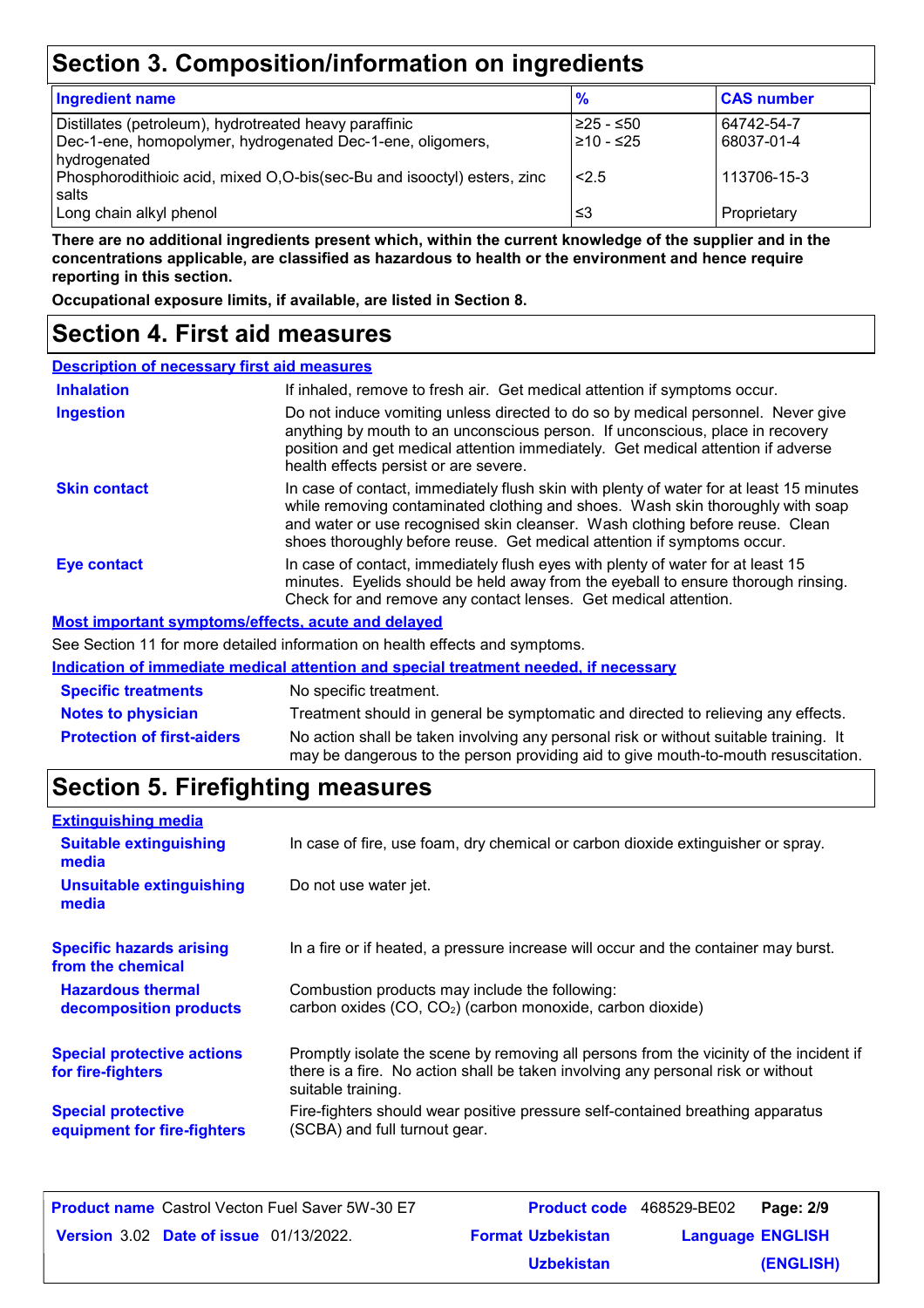# **Section 6. Accidental release measures**

|                                                             | <b>Personal precautions, protective equipment and emergency procedures</b>                                                                                                                                                                                                                                                                                                                                                           |
|-------------------------------------------------------------|--------------------------------------------------------------------------------------------------------------------------------------------------------------------------------------------------------------------------------------------------------------------------------------------------------------------------------------------------------------------------------------------------------------------------------------|
| For non-emergency<br>personnel                              | No action shall be taken involving any personal risk or without suitable training.<br>Evacuate surrounding areas. Keep unnecessary and unprotected personnel from<br>entering. Do not touch or walk through spilt material. Avoid breathing vapour or<br>mist. Provide adequate ventilation. Put on appropriate personal protective<br>equipment. Floors may be slippery; use care to avoid falling. Contact emergency<br>personnel. |
| For emergency responders                                    | Entry into a confined space or poorly ventilated area contaminated with vapour, mist<br>or fume is extremely hazardous without the correct respiratory protective equipment<br>and a safe system of work. Wear self-contained breathing apparatus. Wear a<br>suitable chemical protective suit. Chemical resistant boots. See also the<br>information in "For non-emergency personnel".                                              |
| <b>Environmental precautions</b>                            | Avoid dispersal of spilt material and runoff and contact with soil, waterways, drains<br>and sewers. Inform the relevant authorities if the product has caused environmental<br>pollution (sewers, waterways, soil or air).                                                                                                                                                                                                          |
| <b>Methods and material for containment and cleaning up</b> |                                                                                                                                                                                                                                                                                                                                                                                                                                      |

| <b>Small spill</b> | Stop leak if without risk. Move containers from spill area. Absorb with an inert<br>material and place in an appropriate waste disposal container. Dispose of via a<br>licensed waste disposal contractor.                                                                                                                                                                                                                                                                                                               |
|--------------------|--------------------------------------------------------------------------------------------------------------------------------------------------------------------------------------------------------------------------------------------------------------------------------------------------------------------------------------------------------------------------------------------------------------------------------------------------------------------------------------------------------------------------|
| <b>Large spill</b> | Stop leak if without risk. Move containers from spill area. Approach the release<br>from upwind. Prevent entry into sewers, water courses, basements or confined<br>areas. Contain and collect spillage with non-combustible, absorbent material e.g.<br>sand, earth, vermiculite or diatomaceous earth and place in container for disposal<br>according to local regulations. Contaminated absorbent material may pose the<br>same hazard as the spilt product. Dispose of via a licensed waste disposal<br>contractor. |

# **Section 7. Handling and storage**

#### **Precautions for safe handling**

| <b>Protective measures</b>                                                       | Put on appropriate personal protective equipment (see Section 8). Do not ingest.<br>Avoid contact with eyes, skin and clothing. Avoid breathing vapour or mist. Keep in<br>the original container or an approved alternative made from a compatible material,<br>kept tightly closed when not in use. Empty containers retain product residue and<br>can be hazardous. Do not reuse container.                                                                                                                                                                                                 |
|----------------------------------------------------------------------------------|------------------------------------------------------------------------------------------------------------------------------------------------------------------------------------------------------------------------------------------------------------------------------------------------------------------------------------------------------------------------------------------------------------------------------------------------------------------------------------------------------------------------------------------------------------------------------------------------|
| <b>Advice on general</b><br>occupational hygiene                                 | Eating, drinking and smoking should be prohibited in areas where this material is<br>handled, stored and processed. Wash thoroughly after handling. Remove<br>contaminated clothing and protective equipment before entering eating areas. See<br>also Section 8 for additional information on hygiene measures.                                                                                                                                                                                                                                                                               |
| <b>Conditions for safe storage,</b><br>including any<br><b>incompatibilities</b> | Store in accordance with local regulations. Store in original container protected<br>from direct sunlight in a dry, cool and well-ventilated area, away from incompatible<br>materials (see Section 10) and food and drink. Keep container tightly closed and<br>sealed until ready for use. Store and use only in equipment/containers designed for<br>use with this product. Containers that have been opened must be carefully resealed<br>and kept upright to prevent leakage. Do not store in unlabelled containers. Use<br>appropriate containment to avoid environmental contamination. |
| <b>Not suitable</b>                                                              | Prolonged exposure to elevated temperature.                                                                                                                                                                                                                                                                                                                                                                                                                                                                                                                                                    |

| <b>Product name</b> Castrol Vecton Fuel Saver 5W-30 E7 |                          | <b>Product code</b> 468529-BE02 | Page: 3/9 |
|--------------------------------------------------------|--------------------------|---------------------------------|-----------|
| <b>Version 3.02 Date of issue 01/13/2022.</b>          | <b>Format Uzbekistan</b> | <b>Language ENGLISH</b>         |           |
|                                                        | Uzbekistan               |                                 | (ENGLISH) |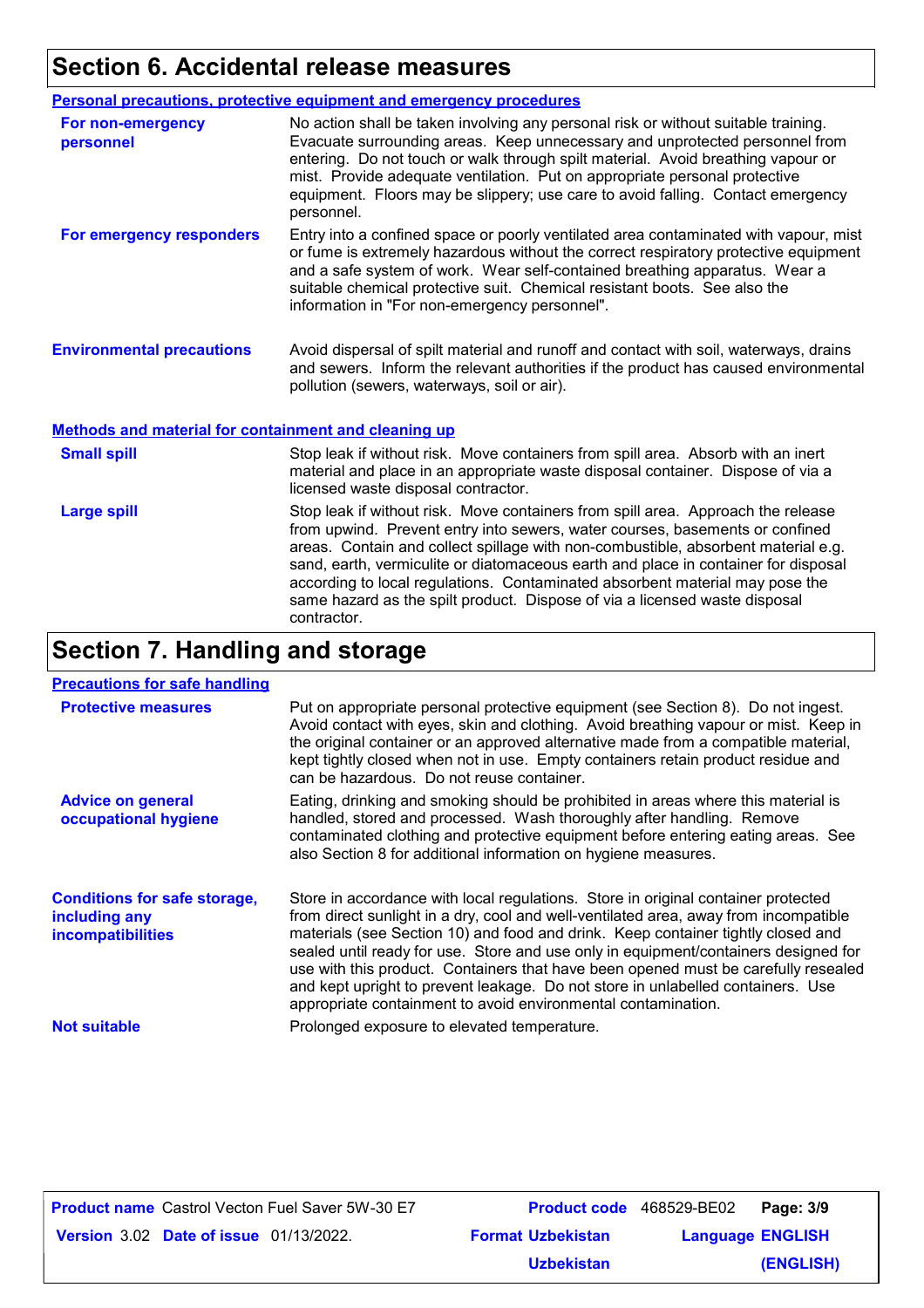# **Section 8. Exposure controls/personal protection**

#### **Control parameters**

#### **Occupational exposure limits**

None.

| <b>Appropriate engineering</b><br>controls | Provide exhaust ventilation or other engineering controls to keep the relevant<br>airborne concentrations below their respective occupational exposure limits.<br>All activities involving chemicals should be assessed for their risks to health, to<br>ensure exposures are adequately controlled. Personal protective equipment should<br>only be considered after other forms of control measures (e.g. engineering controls)<br>have been suitably evaluated. Personal protective equipment should conform to<br>appropriate standards, be suitable for use, be kept in good condition and properly<br>maintained.<br>Your supplier of personal protective equipment should be consulted for advice on<br>selection and appropriate standards. For further information contact your national<br>organisation for standards.<br>The final choice of protective equipment will depend upon a risk assessment. It is |
|--------------------------------------------|------------------------------------------------------------------------------------------------------------------------------------------------------------------------------------------------------------------------------------------------------------------------------------------------------------------------------------------------------------------------------------------------------------------------------------------------------------------------------------------------------------------------------------------------------------------------------------------------------------------------------------------------------------------------------------------------------------------------------------------------------------------------------------------------------------------------------------------------------------------------------------------------------------------------|
| <b>Environmental exposure</b><br>controls  | important to ensure that all items of personal protective equipment are compatible.<br>Emissions from ventilation or work process equipment should be checked to ensure<br>they comply with the requirements of environmental protection legislation. In some<br>cases, fume scrubbers, filters or engineering modifications to the process<br>equipment will be necessary to reduce emissions to acceptable levels.                                                                                                                                                                                                                                                                                                                                                                                                                                                                                                   |
| <b>Individual protection measures</b>      |                                                                                                                                                                                                                                                                                                                                                                                                                                                                                                                                                                                                                                                                                                                                                                                                                                                                                                                        |
| <b>Hygiene measures</b>                    | Wash hands, forearms and face thoroughly after handling chemical products, before<br>eating, smoking and using the lavatory and at the end of the working period.<br>Appropriate techniques should be used to remove potentially contaminated clothing.<br>Wash contaminated clothing before reusing. Ensure that eyewash stations and<br>safety showers are close to the workstation location.                                                                                                                                                                                                                                                                                                                                                                                                                                                                                                                        |
| <b>Eye/face protection</b>                 | Safety glasses with side shields.                                                                                                                                                                                                                                                                                                                                                                                                                                                                                                                                                                                                                                                                                                                                                                                                                                                                                      |
| <b>Skin protection</b>                     |                                                                                                                                                                                                                                                                                                                                                                                                                                                                                                                                                                                                                                                                                                                                                                                                                                                                                                                        |
| <b>Hand protection</b>                     | Wear protective gloves if prolonged or repeated contact is likely. Wear chemical<br>resistant gloves. Recommended: Nitrile gloves. The correct choice of protective<br>gloves depends upon the chemicals being handled, the conditions of work and use,<br>and the condition of the gloves (even the best chemically resistant glove will break<br>down after repeated chemical exposures). Most gloves provide only a short time of<br>protection before they must be discarded and replaced. Because specific work<br>environments and material handling practices vary, safety procedures should be<br>developed for each intended application. Gloves should therefore be chosen in<br>consultation with the supplier/manufacturer and with a full assessment of the<br>working conditions.                                                                                                                        |
| <b>Body protection</b>                     | Use of protective clothing is good industrial practice.<br>Personal protective equipment for the body should be selected based on the task<br>being performed and the risks involved and should be approved by a specialist<br>before handling this product.<br>Cotton or polyester/cotton overalls will only provide protection against light<br>superficial contamination that will not soak through to the skin. Overalls should be<br>laundered on a regular basis. When the risk of skin exposure is high (e.g. when<br>cleaning up spillages or if there is a risk of splashing) then chemical resistant aprons<br>and/or impervious chemical suits and boots will be required.                                                                                                                                                                                                                                  |
| <b>Respiratory protection</b>              | In case of insufficient ventilation, wear suitable respiratory equipment.<br>The correct choice of respiratory protection depends upon the chemicals being<br>handled, the conditions of work and use, and the condition of the respiratory<br>equipment. Safety procedures should be developed for each intended application.<br>Respiratory protection equipment should therefore be chosen in consultation with<br>the supplier/manufacturer and with a full assessment of the working conditions.                                                                                                                                                                                                                                                                                                                                                                                                                  |

| <b>Product name</b> Castrol Vecton Fuel Saver 5W-30 E7 |                          | <b>Product code</b> 468529-BE02 | Page: 4/9 |
|--------------------------------------------------------|--------------------------|---------------------------------|-----------|
| <b>Version 3.02 Date of issue 01/13/2022.</b>          | <b>Format Uzbekistan</b> | <b>Language ENGLISH</b>         |           |
|                                                        | <b>Uzbekistan</b>        |                                 | (ENGLISH) |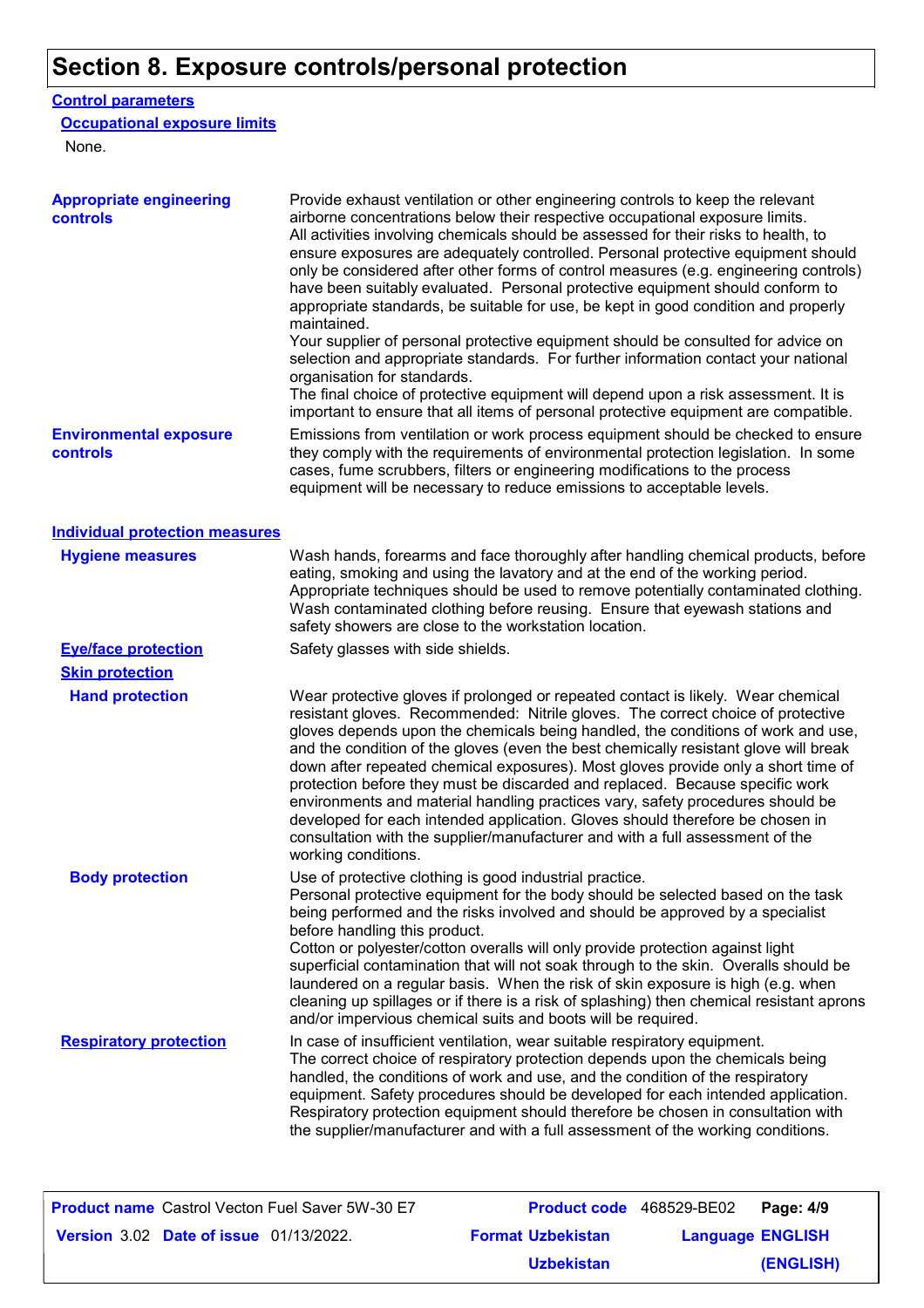# **Section 9. Physical and chemical properties**

The conditions of measurement of all properties are at standard temperature and pressure unless otherwise indicated.

| <b>Appearance</b>                                                 |                                                |                         |
|-------------------------------------------------------------------|------------------------------------------------|-------------------------|
| <b>Physical state</b>                                             | Liquid.                                        |                         |
| <b>Colour</b>                                                     | Amber. [Light]                                 |                         |
| <b>Odour</b>                                                      | Not available.                                 |                         |
| <b>Odour threshold</b>                                            | Not available.                                 |                         |
| рH                                                                | Not applicable.                                |                         |
| <b>Melting point</b>                                              | Not available.                                 |                         |
| <b>Boiling point, initial boiling</b><br>point, and boiling range | Not available.                                 |                         |
| <b>Flash point</b>                                                | Closed cup: $220^{\circ}$ C (428 $^{\circ}$ F) |                         |
| <b>Evaporation rate</b>                                           | Not available.                                 |                         |
| <b>Flammability</b>                                               | Not applicable. Based on - Physical state      |                         |
| Lower and upper explosion<br>limit/flammability limit             | Not available.                                 |                         |
| <b>Vapour pressure</b>                                            |                                                | Vapour Pressure at 20°C |

|                                                                                      | Vapour Pressure at 20°C |         | Vapour pressure at 50°C |          |     |               |
|--------------------------------------------------------------------------------------|-------------------------|---------|-------------------------|----------|-----|---------------|
| <b>Ingredient name</b>                                                               | mm Hg                   | kPa     | <b>Method</b>           | mm<br>Hg | kPa | <b>Method</b> |
| Distillates (petroleum),<br>hydrotreated heavy<br>paraffinic                         | < 0.08                  | < 0.011 | <b>ASTM D 5191</b>      |          |     |               |
| Distillates (petroleum),<br>hydrotreated heavy<br>paraffinic                         | < 0.08                  | < 0.011 | <b>ASTM D 5191</b>      |          |     |               |
| Dec-1-ene,<br>homopolymer,<br>hydrogenated Dec-<br>1-ene, oligomers,<br>hydrogenated | 0                       | I۵      | <b>ASTME</b><br>1194-87 |          |     |               |
| Distillates (petroleum),<br>solvent-dewaxed heavy<br>paraffinic                      | < 0.08                  | < 0.011 | <b>ASTM D 5191</b>      |          |     |               |

**Relative density Solubility Partition coefficient: noctanol/water Density**  $\leq 1000 \text{ kg/m}^3 \leq 1 \text{ g/cm}^3$  at 15°C **Relative vapour density**

| <b>Auto-ignition temperature</b> | <b>Ingredient name</b>                                                                                                                      | °C         | $\bullet$ $\blacksquare$   | <b>Method</b> |
|----------------------------------|---------------------------------------------------------------------------------------------------------------------------------------------|------------|----------------------------|---------------|
|                                  | Dec-1-ene, homopolymer,<br>hydrogenated Dec-1-ene, oligomers,<br>hydrogenated                                                               | 343 to 369 | 649.4 to 696.2 ASTM D 2159 |               |
| <b>Decomposition temperature</b> | Not available.                                                                                                                              |            |                            |               |
| <b>Viscosity</b>                 | Kinematic: 72.4 mm <sup>2</sup> /s (72.4 cSt) at $40^{\circ}$ C<br>Kinematic: 11.9 to 12.44 mm <sup>2</sup> /s (11.9 to 12.44 cSt) at 100°C |            |                            |               |
| <b>Particle characteristics</b>  |                                                                                                                                             |            |                            |               |

**Median particle size** Not applicable.

insoluble in water.

Not available.

| <b>Product name</b> Castrol Vecton Fuel Saver 5W-30 E7 | <b>Product code</b> 468529-BE02 | Page: 5/9               |
|--------------------------------------------------------|---------------------------------|-------------------------|
| <b>Version 3.02 Date of issue 01/13/2022.</b>          | <b>Format Uzbekistan</b>        | <b>Language ENGLISH</b> |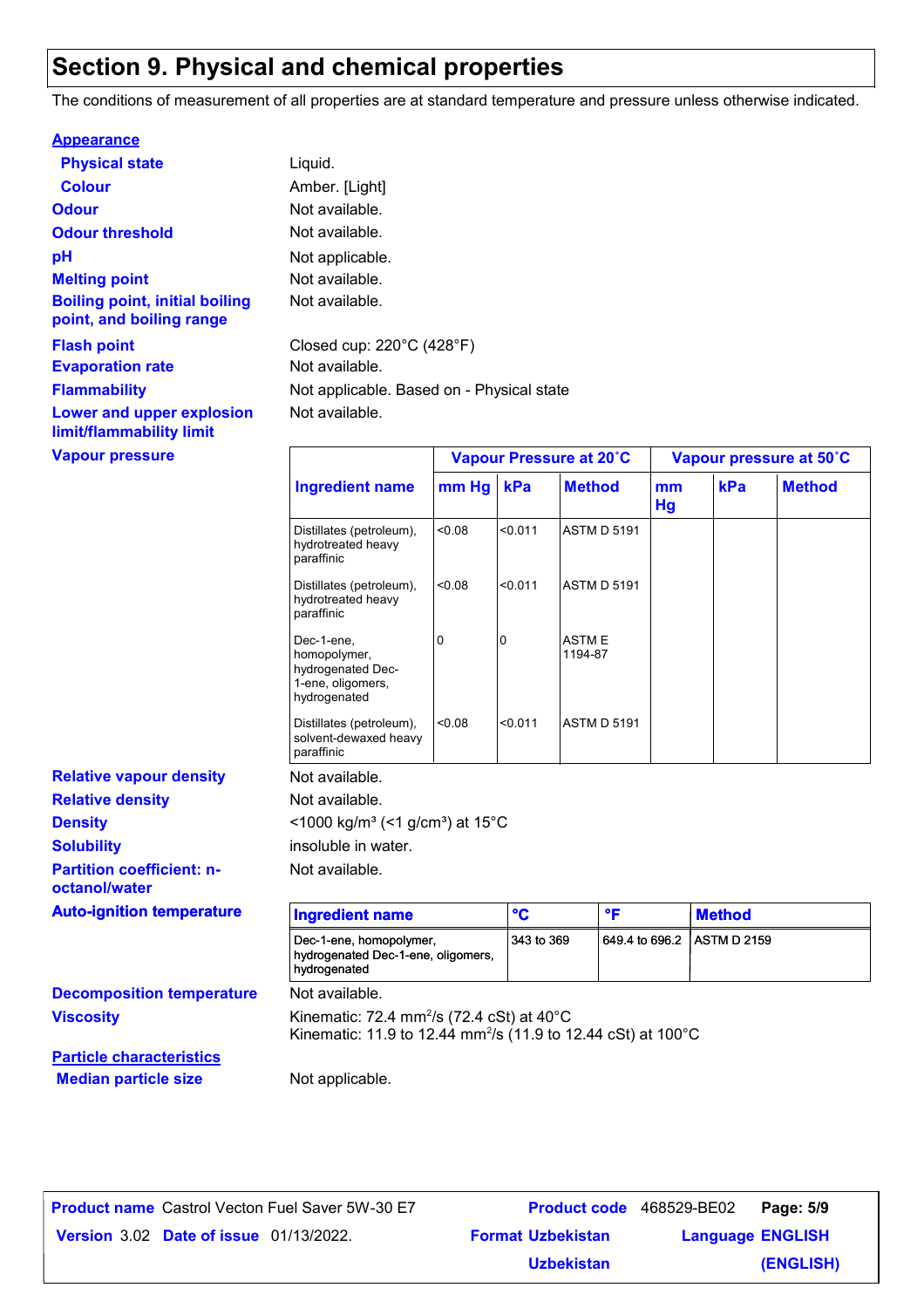# **Section 10. Stability and reactivity**

| <b>Reactivity</b>                                   | No specific test data available for this product. Refer to Conditions to avoid and<br>Incompatible materials for additional information.                                   |
|-----------------------------------------------------|----------------------------------------------------------------------------------------------------------------------------------------------------------------------------|
| <b>Chemical stability</b>                           | The product is stable.                                                                                                                                                     |
| <b>Possibility of hazardous</b><br><b>reactions</b> | Under normal conditions of storage and use, hazardous reactions will not occur.<br>Under normal conditions of storage and use, hazardous polymerisation will not<br>occur. |
| <b>Conditions to avoid</b>                          | Avoid all possible sources of ignition (spark or flame).                                                                                                                   |
| <b>Incompatible materials</b>                       | Reactive or incompatible with the following materials: oxidising materials.                                                                                                |
| <b>Hazardous decomposition</b><br>products          | Under normal conditions of storage and use, hazardous decomposition products<br>should not be produced.                                                                    |
|                                                     |                                                                                                                                                                            |

### **Section 11. Toxicological information**

#### **Information on toxicological effects**

#### **Specific target organ toxicity (repeated exposure)**

| <b>Name</b>             | <b>Category</b> | <b>Route of</b><br>exposure | <b>Target organs</b>     |
|-------------------------|-----------------|-----------------------------|--------------------------|
| Long chain alkyl phenol | Category 2      | $\overline{\phantom{0}}$    | $\overline{\phantom{0}}$ |

#### **Aspiration hazard**

| <b>Name</b>                                                | <b>Result</b>                         |
|------------------------------------------------------------|---------------------------------------|
| Distillates (petroleum), hydrotreated heavy paraffinic     | <b>ASPIRATION HAZARD - Category 1</b> |
| Dec-1-ene, homopolymer, hydrogenated Dec-1-ene, oligomers, | <b>ASPIRATION HAZARD - Category 1</b> |
| hydrogenated                                               |                                       |

| <b>Information on likely routes</b><br>of exposure | Routes of entry anticipated: Dermal, Inhalation.                                                    |
|----------------------------------------------------|-----------------------------------------------------------------------------------------------------|
| <b>Potential acute health effects</b>              |                                                                                                     |
| <b>Eye contact</b>                                 | No known significant effects or critical hazards.                                                   |
| <b>Inhalation</b>                                  | Vapour inhalation under ambient conditions is not normally a problem due to low<br>vapour pressure. |
| <b>Skin contact</b>                                | Causes mild skin irritation. Defatting to the skin.                                                 |
| <b>Ingestion</b>                                   | Irritating to mouth, throat and stomach.                                                            |
|                                                    | <b>Symptoms related to the physical, chemical and toxicological characteristics</b>                 |
| <b>Eye contact</b>                                 | Adverse symptoms may include the following:<br>pain or irritation<br>watering<br>redness            |
| <b>Inhalation</b>                                  | No specific data.                                                                                   |
| <b>Skin contact</b>                                | Adverse symptoms may include the following:<br>irritation<br>redness<br>dryness<br>cracking         |
| <b>Ingestion</b>                                   | No specific data.                                                                                   |
|                                                    |                                                                                                     |

| <b>Product name</b> Castrol Vecton Fuel Saver 5W-30 E7 |                          | <b>Product code</b> 468529-BE02 | Page: 6/9 |
|--------------------------------------------------------|--------------------------|---------------------------------|-----------|
| <b>Version 3.02 Date of issue 01/13/2022.</b>          | <b>Format Uzbekistan</b> | <b>Language ENGLISH</b>         |           |
|                                                        | <b>Uzbekistan</b>        |                                 | (ENGLISH) |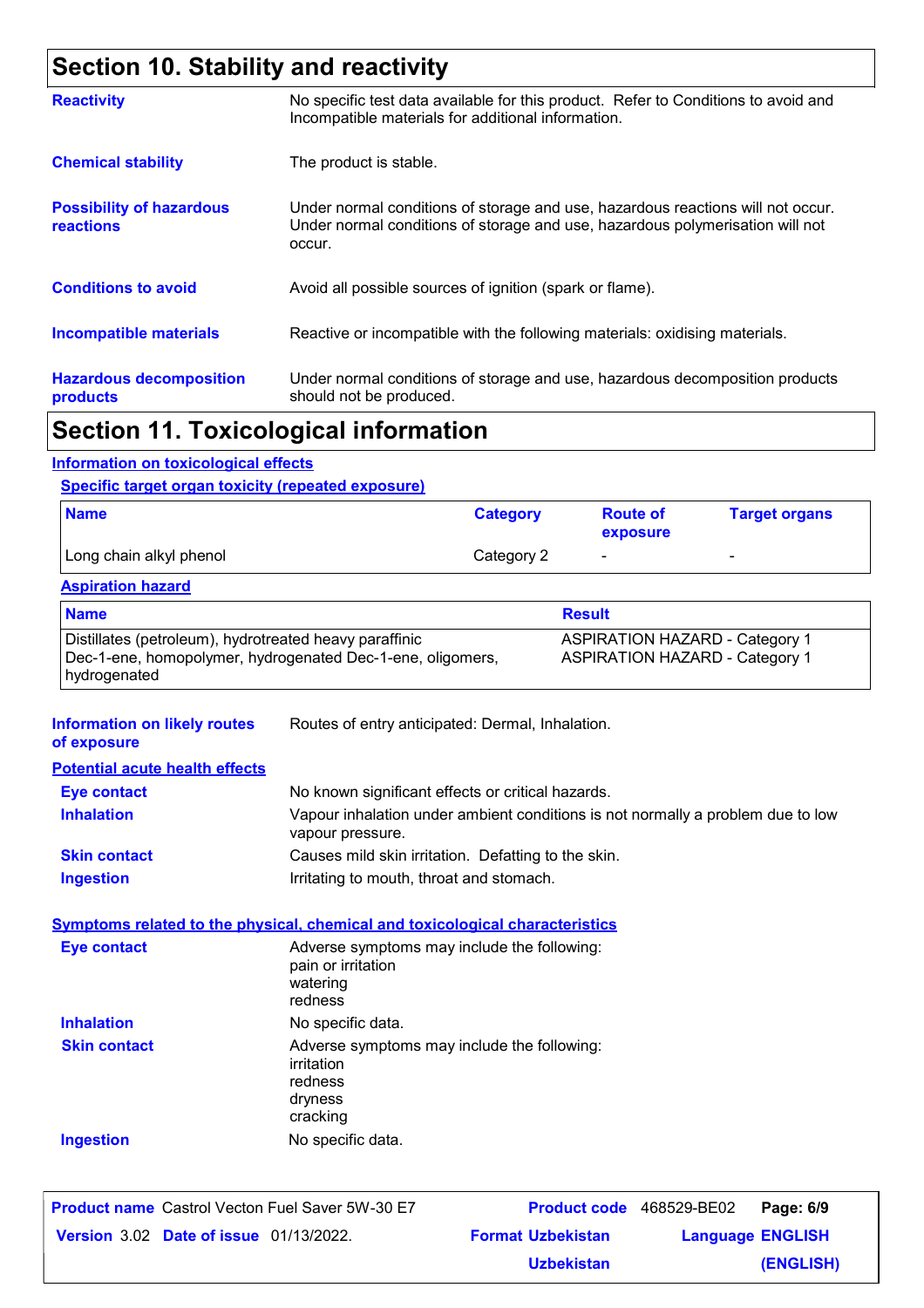# **Section 11. Toxicological information**

#### **Delayed and immediate effects as well as chronic effects from short and long-term exposure**

| <b>Inhalation</b>                       | Overexposure to the inhalation of airborne droplets or aerosols may cause irritation<br>of the respiratory tract.                                                                                                                                                                                                                                                                                           |
|-----------------------------------------|-------------------------------------------------------------------------------------------------------------------------------------------------------------------------------------------------------------------------------------------------------------------------------------------------------------------------------------------------------------------------------------------------------------|
| <b>Potential chronic health effects</b> |                                                                                                                                                                                                                                                                                                                                                                                                             |
| <b>General</b>                          | USED ENGINE OILS<br>Combustion products resulting from the operation of internal combustion engines<br>contaminate engine oils during use. Used engine oil may contain hazardous<br>components which have the potential to cause skin cancer. Frequent or prolonged<br>contact with all types and makes of used engine oil must therefore be avoided and a<br>high standard of personal hygiene maintained. |
| <b>Carcinogenicity</b>                  | No known significant effects or critical hazards.                                                                                                                                                                                                                                                                                                                                                           |
| <b>Mutagenicity</b>                     | No known significant effects or critical hazards.                                                                                                                                                                                                                                                                                                                                                           |
| <b>Teratogenicity</b>                   | No known significant effects or critical hazards.                                                                                                                                                                                                                                                                                                                                                           |
| <b>Developmental effects</b>            | No known significant effects or critical hazards.                                                                                                                                                                                                                                                                                                                                                           |
| <b>Fertility effects</b>                | No known significant effects or critical hazards.                                                                                                                                                                                                                                                                                                                                                           |

#### **Numerical measures of toxicity**

#### **Acute toxicity estimates**

| <b>Route</b> | <b>ATE value</b> |
|--------------|------------------|
| Oral         | 92437.43 mg/kg   |

# **Section 12. Ecological information**

**Environmental effects** No known significant effects or critical hazards.

#### **Persistence and degradability**

Not expected to be rapidly degradable.

#### **Bioaccumulative potential**

This product is not expected to bioaccumulate through food chains in the environment.

| <b>Mobility in soil</b>             |                                                                                                                           |
|-------------------------------------|---------------------------------------------------------------------------------------------------------------------------|
| <b>Mobility</b>                     | Spillages may penetrate the soil causing ground water contamination.                                                      |
| <b>Other ecological information</b> | Spills may form a film on water surfaces causing physical damage to organisms.<br>Oxygen transfer could also be impaired. |

# **Section 13. Disposal considerations**

| <b>Disposal methods</b>                                | The generation of waste should be avoided or minimised wherever possible.<br>Significant quantities of waste product residues should not be disposed of via the<br>foul sewer but processed in a suitable effluent treatment plant. Dispose of surplus<br>and non-recyclable products via a licensed waste disposal contractor. Disposal of<br>this product, solutions and any by-products should at all times comply with the<br>requirements of environmental protection and waste disposal legislation and any<br>regional local authority requirements. Waste packaging should be recycled.<br>Incineration or landfill should only be considered when recycling is not feasible. This<br>material and its container must be disposed of in a safe way. Care should be taken<br>when handling emptied containers that have not been cleaned or rinsed out. Empty<br>containers or liners may retain some product residues. Avoid dispersal of spilt<br>material and runoff and contact with soil, waterways, drains and sewers. |                         |
|--------------------------------------------------------|-------------------------------------------------------------------------------------------------------------------------------------------------------------------------------------------------------------------------------------------------------------------------------------------------------------------------------------------------------------------------------------------------------------------------------------------------------------------------------------------------------------------------------------------------------------------------------------------------------------------------------------------------------------------------------------------------------------------------------------------------------------------------------------------------------------------------------------------------------------------------------------------------------------------------------------------------------------------------------------------------------------------------------------|-------------------------|
| <b>Product name</b> Castrol Vecton Fuel Saver 5W-30 E7 | <b>Product code</b> 468529-BE02                                                                                                                                                                                                                                                                                                                                                                                                                                                                                                                                                                                                                                                                                                                                                                                                                                                                                                                                                                                                     | Page: 7/9               |
| <b>Version 3.02 Date of issue 01/13/2022.</b>          | <b>Format Uzbekistan</b>                                                                                                                                                                                                                                                                                                                                                                                                                                                                                                                                                                                                                                                                                                                                                                                                                                                                                                                                                                                                            | <b>Language ENGLISH</b> |
|                                                        | <b>Uzbekistan</b>                                                                                                                                                                                                                                                                                                                                                                                                                                                                                                                                                                                                                                                                                                                                                                                                                                                                                                                                                                                                                   | <b>(ENGLISH)</b>        |

**(ENGLISH)**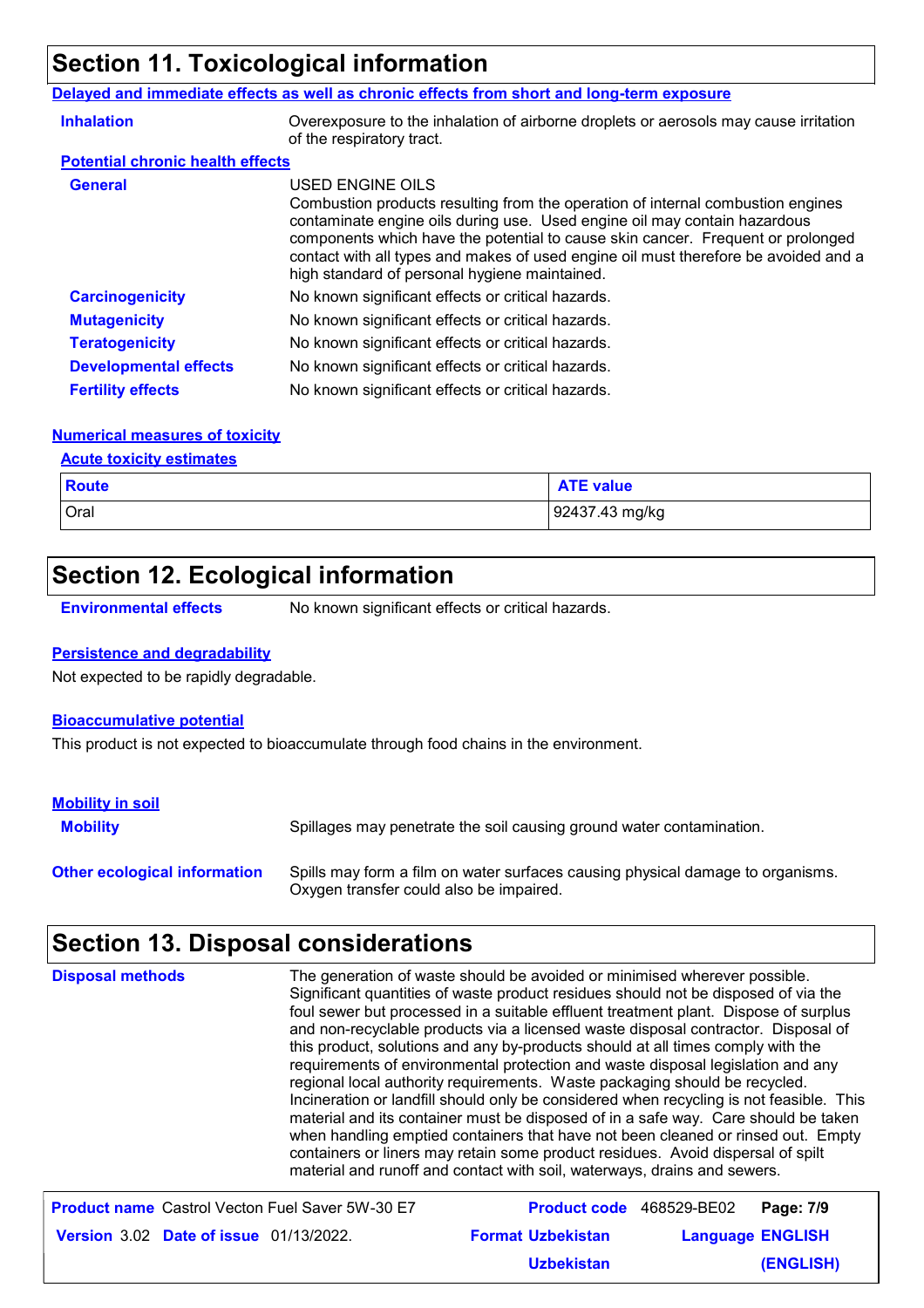# **Section 14. Transport information**

|                                      | <b>IMDG</b>              | <b>IATA</b>    |  |
|--------------------------------------|--------------------------|----------------|--|
| <b>UN number</b>                     | Not regulated.           | Not regulated. |  |
| <b>UN proper</b><br>shipping name    | $\overline{\phantom{a}}$ | ٠              |  |
| <b>Transport hazard</b><br>class(es) | $\overline{\phantom{a}}$ | ٠              |  |
| <b>Packing group</b>                 | $\blacksquare$           | ۰              |  |
| <b>Environmental</b><br>hazards      | No.                      | No.            |  |
| <b>Additional</b><br>information     | ۰                        | ٠              |  |

**Special precautions for user** Not available.

# **Section 15. Regulatory information**

#### **Regulation according to other foreign laws**

| <b>REACH Status</b>                                             | The company, as identified in Section 1, sells this product in the EU in compliance<br>with the current requirements of REACH. |
|-----------------------------------------------------------------|--------------------------------------------------------------------------------------------------------------------------------|
| <b>United States inventory</b><br>(TSCA 8b)                     | All components are active or exempted.                                                                                         |
| <b>Australia inventory (AIIC)</b>                               | All components are listed or exempted.                                                                                         |
| <b>Canada inventory</b>                                         | All components are listed or exempted.                                                                                         |
| <b>China inventory (IECSC)</b>                                  | All components are listed or exempted.                                                                                         |
| <b>Japan inventory (CSCL)</b>                                   | All components are listed or exempted.                                                                                         |
| <b>Korea inventory (KECI)</b>                                   | All components are listed or exempted.                                                                                         |
| <b>Philippines inventory</b><br>(PICCS)                         | All components are listed or exempted.                                                                                         |
| <b>Taiwan Chemical</b><br><b>Substances Inventory</b><br>(TCSI) | All components are listed or exempted.                                                                                         |

# **Section 16. Other information**

| <b>History</b>                    |                            |
|-----------------------------------|----------------------------|
| <b>Date of printing</b>           | 1/13/2022                  |
| Date of issue/Date of<br>revision | 1/13/2022                  |
| Date of previous issue            | 1/13/2022                  |
| <b>Version</b>                    | 3.02                       |
| <b>Prepared by</b>                | <b>Product Stewardship</b> |

**Date of issue** 01/13/2022. **Version** 3.02 **Format Uzbekistan Language Product name** Castrol Vecton Fuel Saver 5W-30 E7 **Product code** 468529-BE02 **Page: 8/9** | **Language ENGLISH (ENGLISH)** Product code 468529-BE02 Page: 8/9 **Uzbekistan**